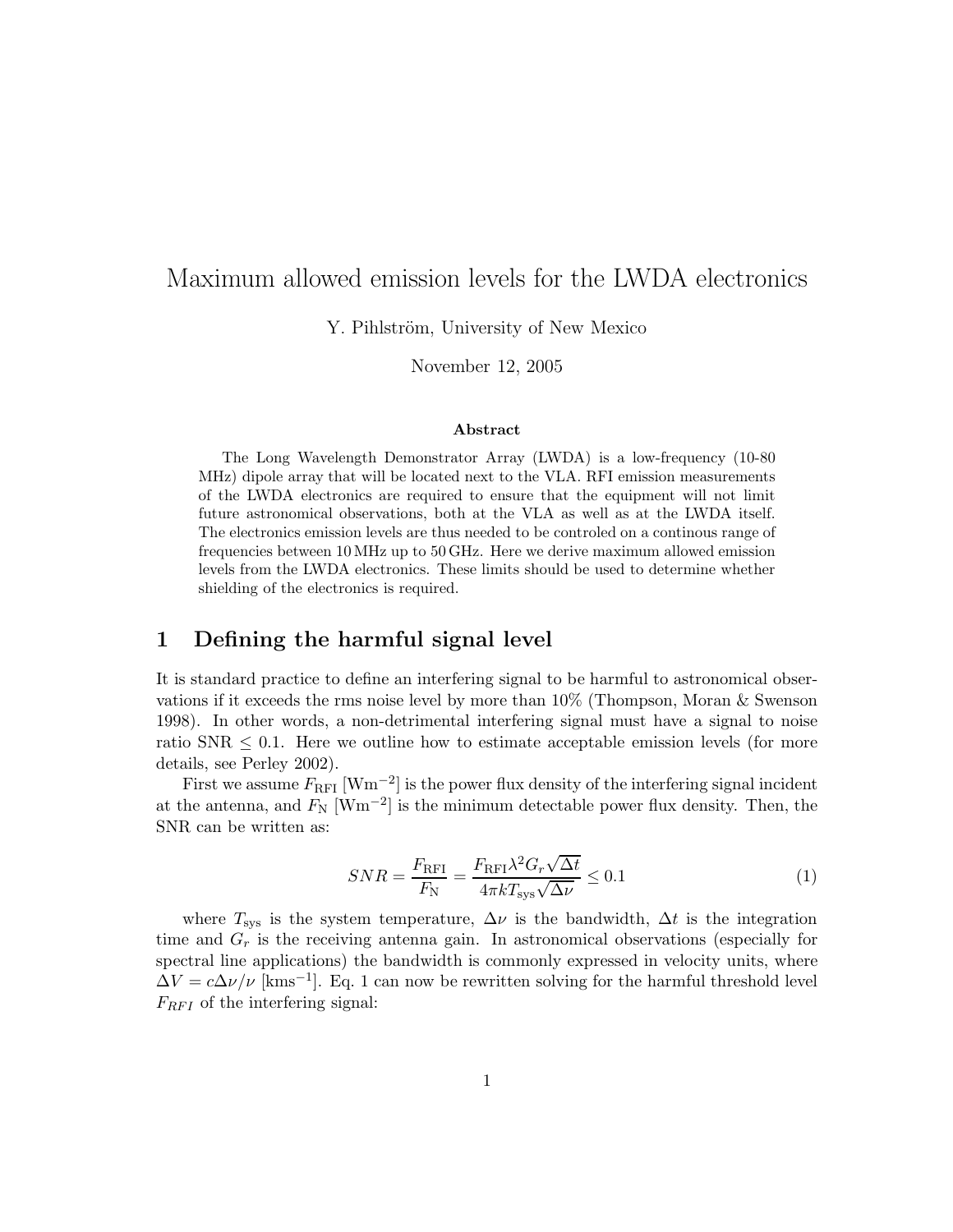$$
F_{\rm{RFI}} \le \frac{0.4\pi k T_{\rm{sys}} \nu^{2.5} \sqrt{\Delta V}}{c^{2.5} \sqrt{\Delta t}}
$$
\n
$$
\tag{2}
$$

Here a 0dB gain  $(G_r = 1)$  is adopted, assuming that the interfering signal will enter via a sidelobe rather than via the mainlobe. The true value of this gain factor is not known, and the level of the interfering signal is further likely to change when the signal moves around in the sidelobe patterns. Therefore, a 0dB gain appears to be a reasonable, conservative estimate. Note that  $F_{\text{RFI}}$  is the allowed power flux density within the channel bandwidth  $\Delta \nu$ . For a noise limited system, Eq. 2 can be used for any observing frequency, integration time and velocity resolution.

#### 2 Detrimental levels for LWDA electronics

Given that the LWDA will be located next to the VLA, the electronics emission levels must be determined both for LWDA as well as for EVLA frequencies (a more or less continous range between 10 MHz up to 50 GHz). Further, to ensure that LWDA electronics will not disturb EVLA observations, it is reasonable to adopt the same emission goals as NRAO enforces for their electronics. For this purpose, NRAO has assumed a typical EVLA observation to be of 9 hours integration, using a spectral channel width of 1 kms<sup>-1</sup> (Perley 2002). Using these values in Eq. 2, Table 2 list the resulting harmful threshold power flux densities. Note that these are the emission levels incident at the receiving antenna, thus space loss will be a helpful shielding factor in particular for the emission in the EVLA bands.

| Band     | Frequency | $T_{sys}$ | $\Delta \nu$   | $F_{\rm{RFI}}$                   | S     | $F_{\rm{RFI}}$ |
|----------|-----------|-----------|----------------|----------------------------------|-------|----------------|
|          | MHz       | Κ         | $\mathrm{kHz}$ | $Wm^{-2}$                        | Jy    | $dBWm^{-2}$    |
| 4/LWDA   | 0.074     | 5000      | 0.3            | $4.6 \times \overline{10^{-22}}$ | 154   | $-213$         |
| P        | 0.327     | 170       | 1.1            | $6.4 \times 10^{-22}$            | 59    | $-212$         |
| L        | $1.5\,$   | 26        | 5.0            | $4.4 \times 10^{-21}$            | 89    | $-204$         |
| S        | 3.0       | 29        | 10.0           | $2.8 \times 10^{-20}$            | 280   | $-195$         |
| $\rm _C$ | 6.0       | 31        | 20.0           | $1.7 \times 10^{-19}$            | 846   | $-188$         |
| X        | 10.0      | 34        | 33.3           | $6.7 \times 10^{-19}$            | 1999  | $-182$         |
| U        | 15.0      | 39        | 50.0           | $2.1 \times 10^{-18}$            | 4208  | $-177$         |
| K        | 23.0      | 54        | 76.7           | $8.5 \times 10^{-18}$            | 11058 | $-171$         |
| A        | 34.0      | 45        | 113.4          | $1.9 \times 10^{-17}$            | 16560 | $-167$         |
| Q        | 45.0      | 66        | 150.1          | $5.6 \times 10^{-17}$            | 36979 | $-163$         |

Table 1: Harmful Threshold Power Flux Densities.